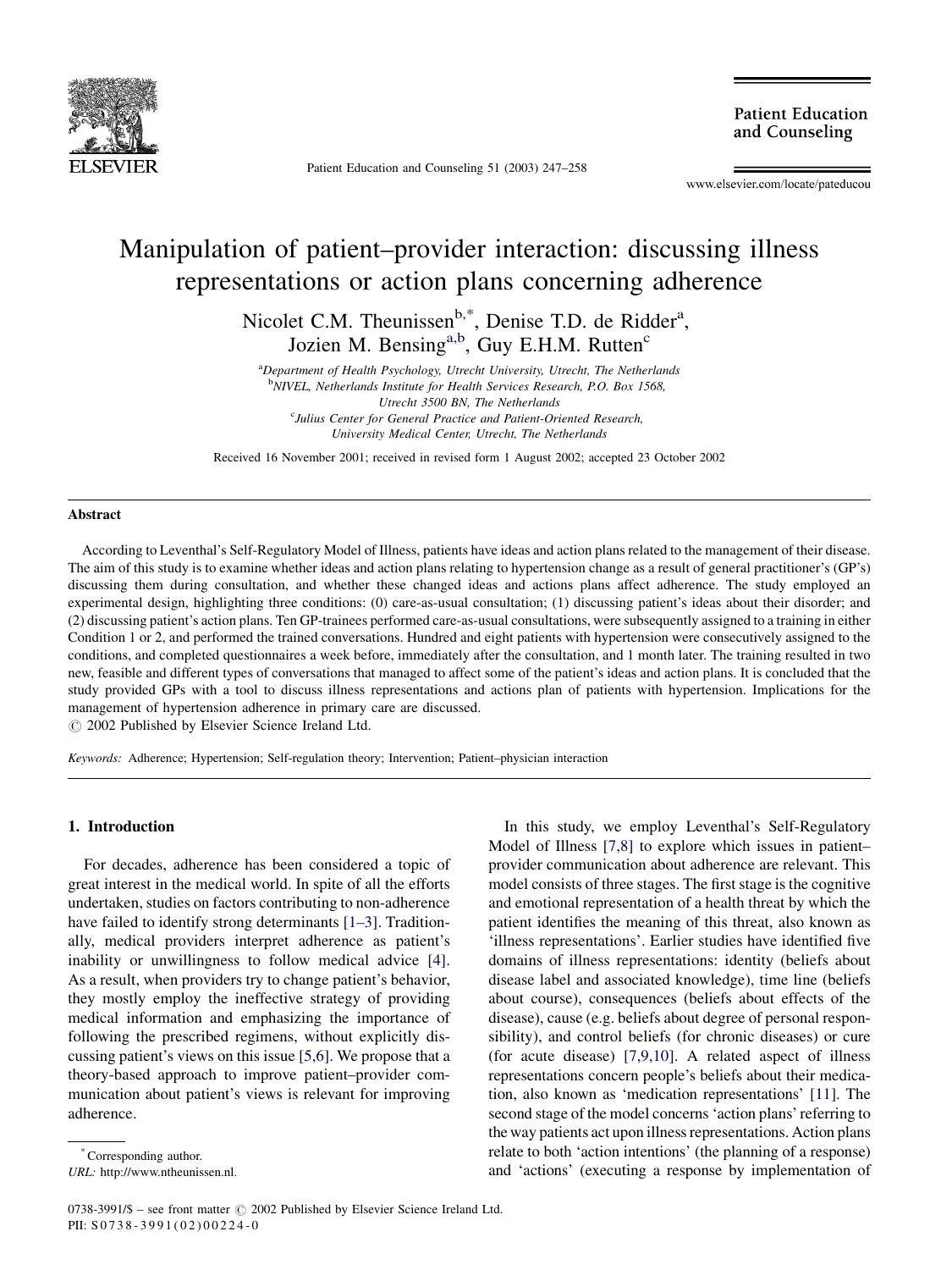actions into one's daily routines, such as adhering to medical prescriptions) [\[12\]](#page-10-0). In addition, we distinguish 'action selfefficacy', or perceived self-efficacy to act upon action intentions [\[13,14\].](#page-10-0) The final third stage of the model relates to the appraisal of the outcome of the action plan. According to Leventhal, interaction between stages proceeds in both directions: a cognitive representation may result in a particular action plan, which may lead to certain appraisal, but equally the perceived outcome of the action plan may feedback to influence illness representations [\[7,8\]](#page-10-0). As a result, an intervention aiming at a particular stage may influence the entire Self-Regulatory Model of Illness.

In patient education literature, two approaches can be distinguished that emphasize factors similar to the Self-Regulatory Model of Illness. The first approach aims at mutual assumptions and mutual understanding between patient and provider to improve patient education [\[15,16\]](#page-10-0). The approach thus emphasizes the acknowledgement of individual differences in personal illness beliefs. The second approach refers to behavior-oriented instructions tailored to specific characteristics of the patient's medical regimen and his or her daily routines [\[4,15,17\].](#page-10-0) This approach thus emphasizes the acknowledgement of personal action plans. In many studies, both approaches have been used simultaneously without determining the relative influence of each approach [\[4,15,17–21\]](#page-10-0), thus raising the question of whether both approaches are equally important [\[22,23\].](#page-10-0) Furthermore, although these two approaches in patient-education come close to the premises of the Self-Regulatory Model of Illness, it is unknown to what extent the physician allows for a discussion of patient views. Because physicians tend to dominate consultations, this could lead to physicians determining the agenda of the consultation [\[6,24\].](#page-10-0) In doing so, it is more likely that the physician's ideas about the patient's illness representations and action plans ideas are discussed, instead of the patient's representations themselves. According to a study in which 60 tapes of medical encounters between hypertensive patients and their health care providers were studied, physicians rarely discussed illness representations or action plans with their patients [\[12\].](#page-10-0)

Until now, Leventhal's model has been often used to understand patient behavior but not for intervention purposes. Therefore, we conducted an experiment in which communication during medical consultations about illness representations or action plans was manipulated in two separate conditions. Hypertension was selected because it makes a strong appeal on the premises of the model. First, although hypertension is an asymptomatic condition, patients have been reported to act upon perceived symptoms to regulate their blood pressure. In addition, hypertension is a risk factor for life-threatening coronary heart disease, which makes it a constant source of anxiety. Hypertension is also a chronic condition requiring long-term adherence. Anti-hypertensive medication may have side-effects. Although adherence to medication can seriously reduce blood pressure levels, non-adherence may not result in

increased blood pressure [\[2,25\]](#page-10-0). Finally, changes in life style habits (such as low fat diet, non-smoking and enhancing the amount of physical activities) can be effective in reducing blood pressure levels but are hard to achieve [\[26–28\]](#page-10-0). Previous studies have shown that patients' ideas and action plans relate to the way patients manage their disorders [\[7,29\]](#page-10-0). At the same time, there are indications that patient's ideas often differ from the ideas physicians hold, and that the patient's action plans are inadequate in the eyes of the physician. Not surprisingly, non-adherence to treatment recommendations for hypertension is estimated at 36% [\[3\]](#page-10-0) or more [\[30\].](#page-11-0) Given the high prevalence of hypertension, the morbidity and mortality associated with this disorder, and the high levels of non-adherence to prescriptions, improving adherence in hypertension is of the greatest importance [\[2\].](#page-10-0)

The aim of this paper is to study whether patient's illness representations and action plans change when general practitioner's (GP's) are trained to discuss one of these aspects. As stated before, it was expected that the patients illness representations and action plans are often incorrect and ineffective. Patients might realize this because of the discussion. It is hypothesized that discussing illness representations primarily affects illness representations while discussing action plans will affect the patient's action plans. Because the Self-Regulatory Model of Illness is a feedback loop model, it was theorized that an intervention aiming at a certain stage might influence the entire model. This implies that when illness representations are affected, also action plans may be affected, or vice versa. In addition, the relationship between possible changes in illness representations or action plans with adherence was studied.

[Fig. 1](#page-2-0) presents the relationship between the experimental conditions and the Self-Regulatory Model of Illness. The experiment consists of a control condition and two experimental conditions. Each condition consists of a 15-min conversation between a GP-trainee and a patient. The control condition (Condition 0) is a care-as-usual consultation. According to the literature, physicians mostly use a strategy of emphasizing the importance of following the prescribed regimen, and giving medical information [\[5,6\].](#page-10-0)

Experimental Condition 1 is called ''discussing illness representations''. Illness representations often differ from practitioner's views of diseases [\[31,32\].](#page-11-0) It has been demonstrated that, when invited to do so, patients are willing to express their subjective views on illness, even when they consider them different from biomedical views (e.g. believing in supernatural causes of disease) [\[33\]](#page-11-0). Discussing views can lead to greater congruence between patient and practitioner. This is important because congruent views increase patient satisfaction, which is a factor believed to influence the intention to comply [\[34–36\]](#page-11-0).

Experimental Condition 2 is named ''discussing action plans'' and is aimed specifically at the ability to plan and act upon goals related to adherence. Taylor and colleagues found that behavior-oriented instructions aimed at the process for attaining a health behavior goal was much more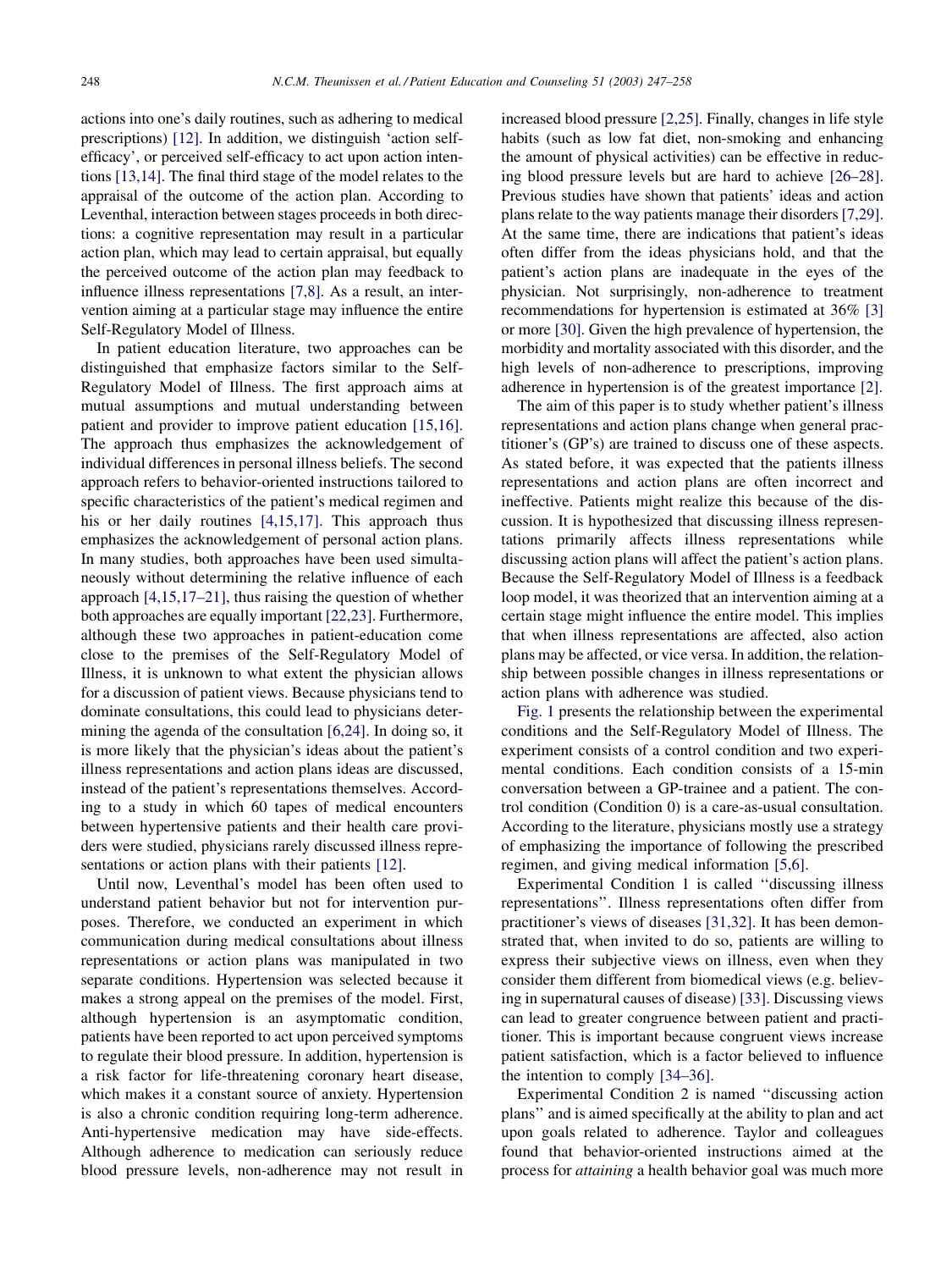<span id="page-2-0"></span>

A simplified version of Leventhal's Self-Regulatory Model of Illness

Fig. 1. The experimental conditions in relation to the Self-Regulatory Model of Illness.

effective than instructions aimed at the health behavior goal itself [\[37\]](#page-11-0). According to goal setting theory, it is important to set specific goals instead of vague, non-quantitative goals, such as ''do your best'' [\[38\].](#page-11-0) Furthermore, a health care provider can assist by breaking up complex goals into a series of simpler goals [\[38\].](#page-11-0) At the same time, it is important that goals are set that are appropriate for the patient. Furthermore, determining the individual's self-efficacy for performing the behavior and including this into an advice has been recommended [\[38\]](#page-11-0).

#### 2. Method

#### 2.1. Participants

Data were collected from 108 patients with essential hypertension who used anti-hypertensive medication. Twelve patients from the original 120 who gave informed consent, withdrew before the conversations took place (seven) or had to be excluded because of scheduling difficulties (five). Forty-one patients participated in Condition 0, 37 patients in Condition 1, and 31 patients in Condition 2. Fifty-nine percent were female, ages ranged from 26 to 89 years  $(M = 59, S.D. = 11)$ . Patients had been using anti-hypertensive medication for 0.5–51 years ( $M = 9$ , S.D. = 9.7). Patient's education level ranged from low (46%) and moderate (31%) to high (23%), according to the Dutch school system. Twelve percent of the patients lived alone. Nineteen percent were in full-time employment, 24% part-time, and 57% did not have a paid occupation. According to variance analyses, patient characteristics did not differ significantly between groups, except for occupation: patients in Condition 2 more often had a (full-time) job.

## 2.2. Experimental procedure

Patients were invited to participate in the study, which was presented as an evaluation of a training of physicians communication skills regarding hypertension management. They were randomly assigned to either the control condition or one of the experimental conditions. Ten general practitioner trainees each performed a Condition 0 care-as-usual conversation with four patients on average. Afterwards the GP-trainees were randomly divided in two groups. They received a training in either Condition 1 or 2 communication. Next, each GP-trainee performed the trained condition with seven patients on average. Eight out of ten GP-trainees were female and age ranged from 28 to 31 years. They had on average 3 years of occupational experience as a physician, of which 1 year as a GP-trainee. Conversations were video-recorded to allow for evaluation of experimental manipulation [\[39\]](#page-11-0). Patients filled in questionnaires before and immediately after the conversation. One month later they received a similar questionnaire at their home address. Disclosure about the specific characteristics of the three conditions was given by mail afterwards.

The control condition (Condition 0) is a care-as-usual consultation, for which the GP-trainees did not get special instructions. Condition 1, named 'discussing illness representations' uses a semi-structured protocol to ensure that relevant issues were covered during consultation (see lefthand side of [Fig. 2\)](#page-3-0). Two aspects are addressed: cognitive illness representations (''how do you think ...) and emotional illness representations (''... or how do you feel about the advice). This condition aims at discussing emotional or cognitive representations that might hinder adherence, thus influencing the processing of information both at a cognitive and an emotional level as proposed by Leventhal. The actual content of the communication follows the Dutch general practitioners standard for hypertension [\[40\]](#page-11-0). Experimental Condition 2 is named ''discussing action plans.'' A useful technique for forming an action plan is mental simulation, a tool to envision possibilities and develop plans for bringing those possibilities about, by using one's imagination [\[37\]](#page-11-0). Like Condition 1, Condition 2 uses a semi-structured protocol to ensure that relevant issues are covered. The outline is given at the right-hand side of [Fig. 2.](#page-3-0) Two aspects are addressed, namely the management of affect and the ability to plan and solve problems. As such, action plans are evaluated both at a cognitive and emotional level, which were considered important aspects of Leventhal's Self-Regulatory Model of Illness.

For both experimental conditions, the training was given in two sessions of about 3 h each. When confronted with the protocols at the start of the training, the trainees were of the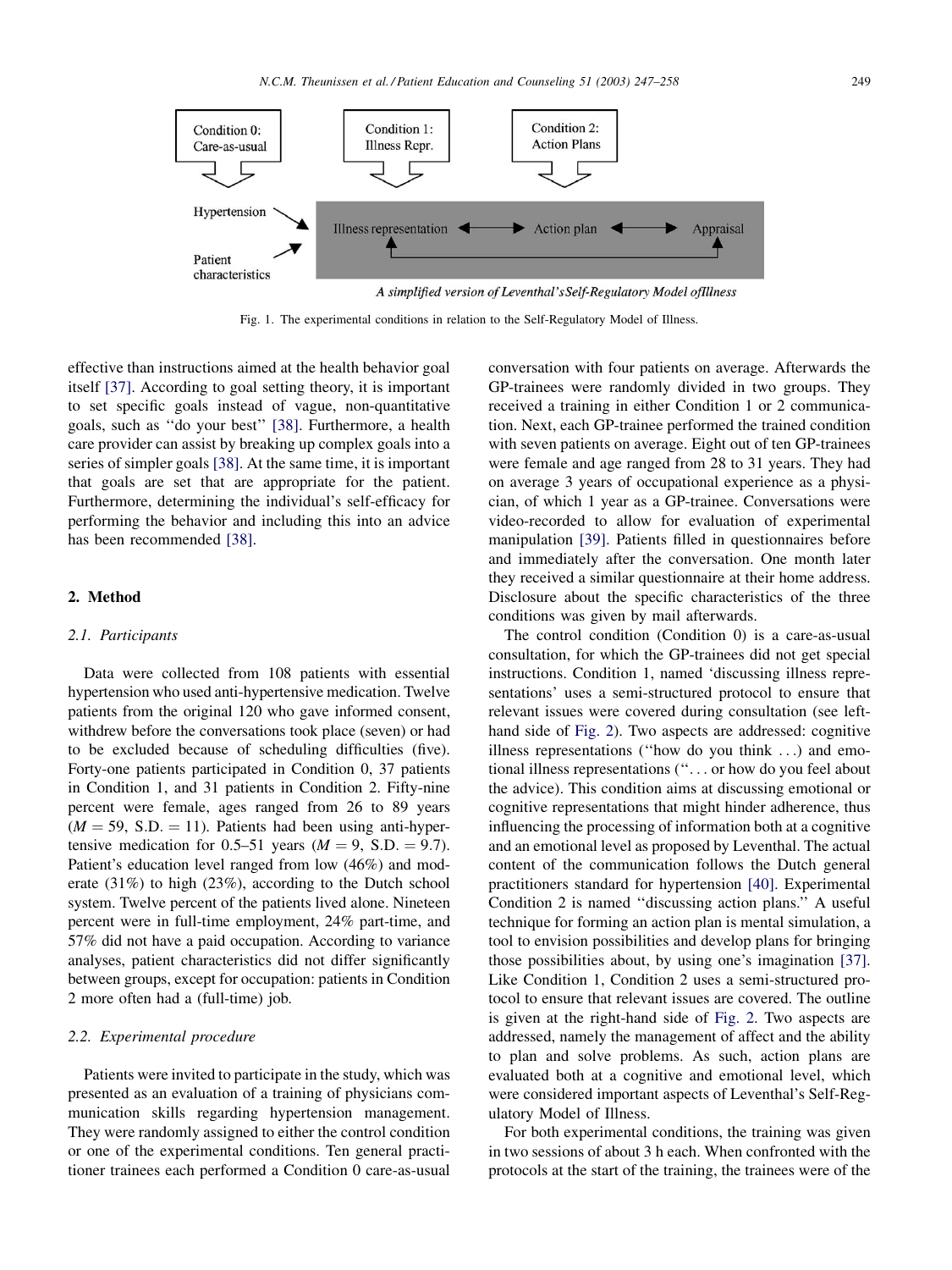<span id="page-3-0"></span>

Fig. 2. Outline of the protocols used in the experimental conditions.

opinion that they already had sufficient skills in discussing either patients' illness representations or action plans. The video feedback convinced them that they did not, which motivated them to develop the skills needed. Both conditions required a mind switch on the part of the GP-trainees, which was achieved during the second session for all GP-trainees.

## 2.3. Manipulation evaluation

In the second questionnaire following the conversation, patients were asked to express their opinion about how much this conversation resembled a regular consultation with their GP (one item on a 5-point scale). In addition, they expressed their appreciation of the consultation (three items, Cronbach's  $alpha = 0.83$  as well as their emotions about the consultation (general positive by 3 items, alpha  $= 0.69$ ; general negative by three items, alpha  $= 0.80$ ; and feeling supported by four items, alpha  $= 0.52$ ). As can be seen in [Table 1,](#page-4-0) Condition 0 was considered most similar to a regular consultation, while Condition 2 deviated the most. Furthermore, the appreciation of the interaction with the GP was high in general, but lower in Condition 2 than in Conditions 0 and 1. The emotions afterwards were somewhat different between conditions, with the exception of the 'general positive' scale. Scores of the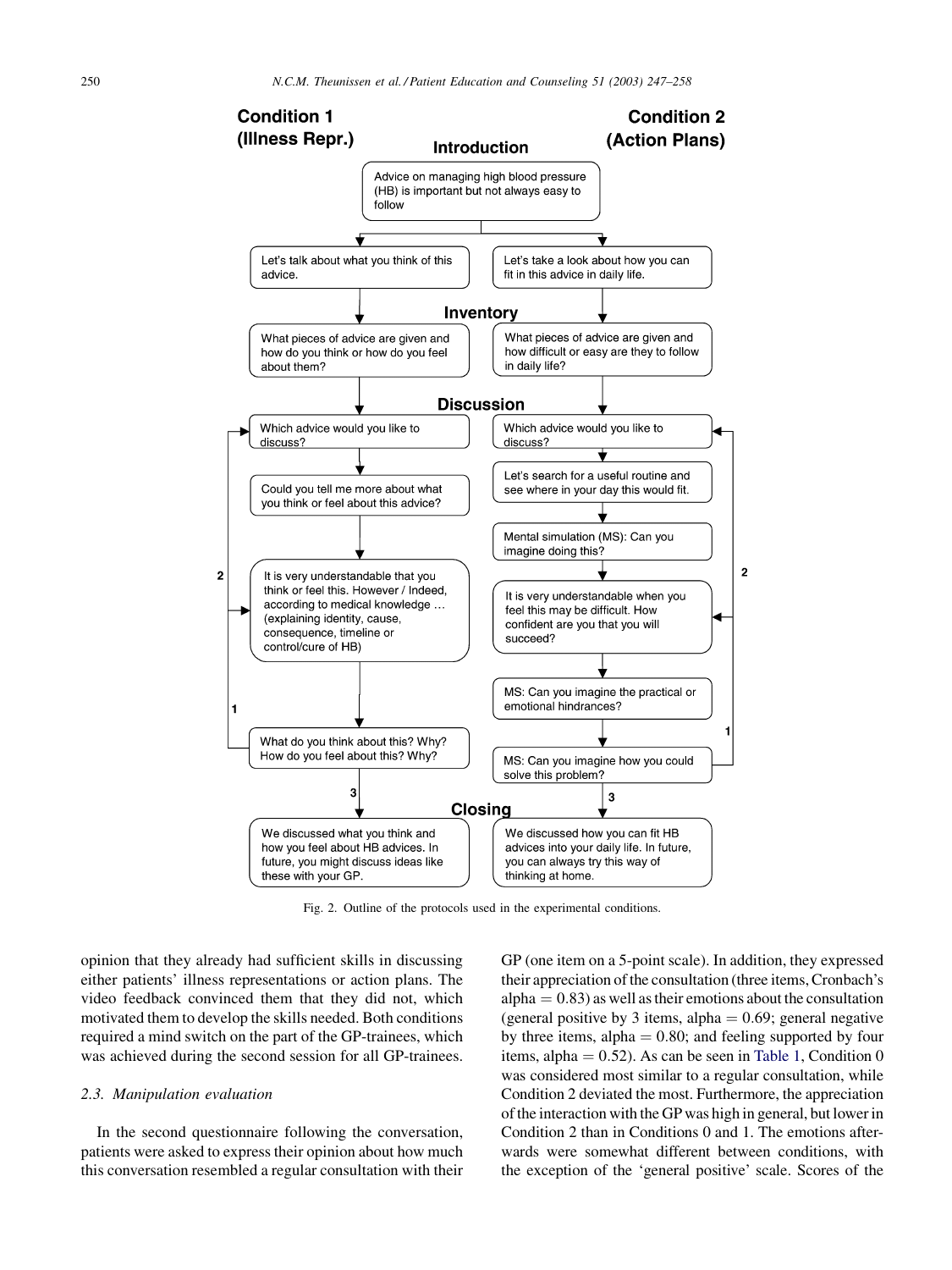<span id="page-4-0"></span>

| Table 1 |                                                                                                           |
|---------|-----------------------------------------------------------------------------------------------------------|
|         | Resemblance with regular consultation, patients' feelings afterwards and appreciation of the consultation |

|                                             | $M_{c0}$ (S.D.) | $M_{c1}$ (S.D.)   | $M_{c2}$ (S.D.) | $P$ -value ( $F$ -test) | T contrasts <sup>a</sup>                |
|---------------------------------------------|-----------------|-------------------|-----------------|-------------------------|-----------------------------------------|
| Resemblance with regular consultation       | 76 (28)         | 64 (30)           | 50 (34)         | < 0.01                  | $c0 > c2^*$ , $c0 > c1^*$ , $c1 > c2^*$ |
| Appreciation of the interaction with the GP | 91 (12)         | 91 (12)           | 80 (19)         | < 0.01                  | $c0 > c2^*$ , $c1 > c2^*$               |
| Emotions                                    |                 | Multivariate test |                 | 0.04                    |                                         |
| General positive emotion                    | 25(44)          | 25(44)            | 23(43)          | NS                      |                                         |
| General negative emotion                    | 3(16)           | 0(0)              | 10(30)          | 0.10                    | $c1 < c2$ <sup>*</sup>                  |
| Social support emotion                      | 33(47)          | 64 (49)           | 39(50)          | 0.02                    | $c0 < c1^*$ , $c1 > c2^*$               |

Note: Scale scores range 0–100; NS: not significant.<br><sup>a</sup> c0: Condition 0, c1: Condition 1, c2: Condition 2.

\* Significance at  $P < 0.05$ .<br># Trend  $P < 0.10$ .

'general negative' scale were generally low, although a trend was caused by a high standard deviation in Condition 2, resulting in a higher score in comparison with Condition 1. Scores of the 'feeling supported' scale were significantly higher for Condition 1 when compared with the other Conditions. Altogether, patient appreciation and emotions afterwards were most positive in Condition 1 and least positivebut not extremely negative—in Condition 2.

#### 2.4. Instruments

A global health status measure was used, obtaining the judgment of the patient themselves. It contained two questions: ''how healthy are you? and ''how satisfied are you with your health?''. The questions used a 1–7-point Likert scale (''very unhealthy'' to ''very healthy'' and ''very unsatisfied'' to ''very satisfied'').

The Illness Perception Questionnaire is a 80-item questionnaire, comprising the five general components of Leventhal's illness representations concept, covered by 12 scales [\[10,40\]](#page-10-0). In a study with 186 Dutch patients with hypertension (including the 108 at T1 from this study, [\[41\]\)](#page-11-0), nine scales were found (see [Table 2](#page-5-0) for details): instead of four causal scales we found two ('stress as cause' and 'other causes'), we could not distinguish between personal control and treatment control (therefore the scale 'control/cure'), and since we added some symptoms often mentioned in hypertension research, we found a specific identity scale ('heart condition symptoms linked with hypertension'). The symptom scale asks for a yes or no response to each symptom. The other scales use a 5-point Likert scale (''strongly disagree'' to ''strongly agree'').

The Beliefs About Medicines Questionnaire (BMQ) is a 19-item questionnaire assessing specific representations that are related to medication use in four scales [\[11\].](#page-10-0) It comprises four scales (see [Table 2\)](#page-5-0). The scales use a 5-point Likert scale (''strongly disagree'' to ''strongly agree'').

To assess persons' action intentions, the Stages of Change Readiness and Treatment Eagerness Scale (SOCRATES) was used. This instrument has established validity and reliability when used in the field of addictions and diabetes

self-management [\[42,43\].](#page-11-0) The content of the questions is slightly modified to account for the use in this study (for instance: in the question ''I really want to make changes in how I look after my diabetes'', the word diabetes is changed into hypertension). The questionnaire comprises of three scales that use a 5-point Likert scale (''strongly disagree'' to "strongly agree").

A 10-item questionnaire assessed four types of self-efficacy about the possibility to perform actions necessary in the management of hypertension (see [Table 2](#page-5-0)). The items are derived from a study by Lorig et al. [\[44\]](#page-11-0) and use a 7-point Likert scale ("not at all confident" to "very confident").

In case of prescribed diet and exercise, other measurements than self-reports of compliance are not available [\[45\]](#page-11-0). Therefore, we used self-report instruments for both adherence to medication prescriptions and lifestyle recommendations: the MARS-5 adherence self-report instrument, [\[46\]](#page-11-0) and an adaptation of the MARS-5 for measuring adherence with lifestyle recommendations, the LARS-5 (see [Table 2\)](#page-5-0). Both scales use a 5-point Likert scale (''always true'' to "never true").

## 2.5. Data analysis

For all questionnaires, scale scores were obtained by adding item scores within scales, and transforming raw scale scores linearly to a 0–100 scale, with higher scores indicating more emphasis put on the scales theme. GP-trainees performed both Care-as-usual consultations (Condition 0) and one of the experimental conditions (Condition 1 or 2) and as a consequence patients were nested 'within' GPs. To test the amount of nesting, Intra-Class Correlations Coefficients (ICC) were calculated, using variances and covariances with maximum likelihood estimation (VARCOMP, SPSS 10.0, SPSS Inc., Chicago, 2000) (see [\[47,48\]](#page-11-0) for other applications). The ICCs with random factor 'GP' were close to zero and not significant (range 0.00–0.08). When interaction with the fixed factor 'Conditions' was taken into account, the correlations were a little higher but again not significant (range 0.00–0.15). The interaction between GP and fixed factor Time resulted in ICCs of zero. Therefore, it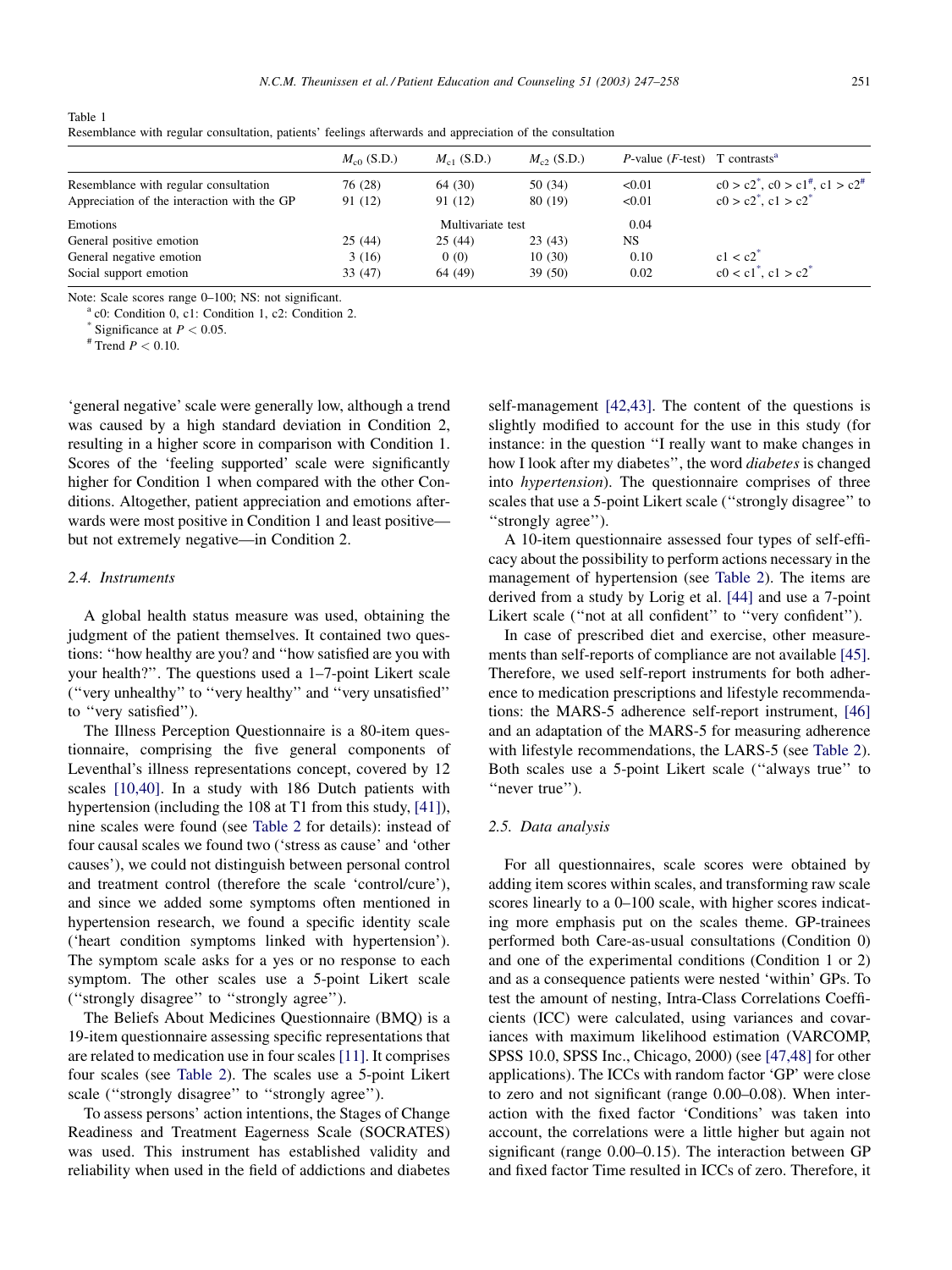<span id="page-5-0"></span>

| Table 2 |                                                |  |  |
|---------|------------------------------------------------|--|--|
|         | Scale descriptions and examples of scale-items |  |  |

|                                          | Number<br>of items | Cronbach's<br>alpha <sup>a</sup> | Item example                                                            |
|------------------------------------------|--------------------|----------------------------------|-------------------------------------------------------------------------|
| Health status                            | $\overline{c}$     | 0.90                             | How healthy are you?                                                    |
| Illness representations                  |                    |                                  |                                                                         |
| Heart condition symptoms                 | 6                  | 0.70                             | Fast heartbeats (related to my high blood pressure)                     |
| linked with high blood pressure          |                    |                                  |                                                                         |
| Chronic time perspective                 | 6                  | 0.81                             | My high blood pressure is likely to be permanent rather than temporary  |
| Cyclical time perspective                | 4                  | 0.77                             | My high blood pressure is very unpredictable                            |
| Consequences                             | 5                  | 0.66                             | My high blood pressure has serious financial consequences               |
| Control/cure                             | 8                  | 0.78                             | My actions will have no effect on the outcome of my high blood pressure |
| Lack of coherence                        | 4                  | 0.82                             | My high blood pressure does not make any sense to me                    |
| Negative emotions                        | 5                  | 0.86                             | My high blood pressure makes me feel afraid                             |
| Stress as cause                          | 7                  | 0.77                             | Stress or worry                                                         |
| Other causes                             | 6                  | 0.70                             | Alcohol                                                                 |
| Medication representations               |                    |                                  |                                                                         |
| Specific medication necessity            | 5                  | 0.78                             | My health, at present, depends on medicines                             |
| Specific medication concerns             | 6                  | 0.65                             | Having to take medicines worries me                                     |
| General medication overuse               | 4                  | 0.78                             | Doctors use too many medicines                                          |
| General medication harm                  | 4                  | 0.61                             | Most medicines are addictive                                            |
| Action intentions                        |                    |                                  |                                                                         |
| Ambivalence                              | 3                  | 0.74                             | Sometimes I wonder if I am looking after my HB properly                 |
| Recognition                              | 6                  | 0.74                             | I know that I have a problem with how I look after my HB                |
| Taking steps                             | 6                  | 0.85                             | I am not just thinking about improving my HB management, I am already   |
|                                          |                    |                                  | doing something about it                                                |
| Action self-efficacy                     |                    |                                  | How confident are you that you                                          |
| Self-efficacy medication use             | 1                  | $\qquad \qquad -$                | are able to take your medication according to prescriptions?            |
| Self-efficacy communication with GP      | 3                  | 0.88                             | can ask your doctor things about your illness that concern you?         |
| Self-efficacy self-management            | 4                  | 0.84                             | can do the different tasks and activities needed to manage your         |
|                                          |                    |                                  | high blood pressure?                                                    |
| Self-efficacy depression management      | $\overline{c}$     | 0.88                             | can prevent from being discouraged when nothing you do seems            |
|                                          |                    |                                  | to help                                                                 |
| Actions: adherence                       |                    |                                  |                                                                         |
| Adherence to medication prescriptions    | 5                  | 0.77                             | I take less than instructed                                             |
| Adherence to lifestyle recommendations 5 |                    | 0.95                             | I follow the recommendations less than instructed                       |

<sup>a</sup> Mean across times of measurements.

can be concluded that the influence of nesting is negligible. As a result, the 108 consultations can be considered as independent observations.

Intervention of experimental effects were investigated in two steps. First, we examined the impact of experimental conditions on relevant variables (i.e. illness representations

and action plans). Next, we determined the impact of experimentally affected components of illness representations and action plans on adherence.

In step one, differences between groups at each time point with respect to manipulation check, patient characteristics, adherence, and the elements of the Self-Regulatory Model of

Table 3

Patient reports at all points of measurement, corrected for covariates from T0 ( $n = 108$ )

| SRM elements (d.f.)                  | T <sub>0</sub>              |                 |           |         | T1                          |                 |        |            | T2                   |                 |           |            |
|--------------------------------------|-----------------------------|-----------------|-----------|---------|-----------------------------|-----------------|--------|------------|----------------------|-----------------|-----------|------------|
|                                      |                             |                 |           |         |                             |                 |        |            |                      |                 |           |            |
|                                      | <b>Hypothesis</b><br>(d.f.) | Error<br>(d.f.) | $F$ -test | P-value | <b>Hypothesis</b><br>(d.f.) | Error<br>(d.f.) | F-test | $P$ -value | Hypothesis<br>(d.f.) | Error<br>(d.f.) | $F$ -test | $P$ -value |
| Health status                        |                             | NA              | 0.91      | 0.56    |                             | NA              | 0.10   | 0.91       | 2                    | NA              | 0.38      | 0.69       |
| Illness representations <sup>a</sup> | 16                          | 162             | 0.53      | 0.93    | 16                          | 134             | 1.62   | 0.07       | 16                   | 148             | 1.03      | 0.43       |
| Medication representations           | - 8                         | 182             | 0.18      | 0.99    | 8                           | 168             | 1.30   | 0.25       | 8                    | 164             | 1.26      | 0.27       |
| Action intentions                    | 6                           | 186             | 0.86      | 0.52    | 6                           | 162             | 0.51   | 0.79       | 6                    | 164             | 0.75      | 0.61       |
| Action self-efficacy                 | 8                           | 176             | 0.35      | 0.95    | 8                           | 156             | 2.17   | 0.03       | 8                    | 162             | 1.46      | 0.18       |
| Adherence $(T0 \& T2)$               | 4                           | 212             | 0.29      | 0.89    |                             |                 |        |            | 4                    | 166             | 0.06      | 0.35       |

Note: Scale scores range 0-100. RM-GLM using Pillai's trace multivariate tests; NA: not applicable.<br><sup>a</sup> The scale 'heart condition symptoms linked with HYP' was removed from multivariable analyses because of relatively low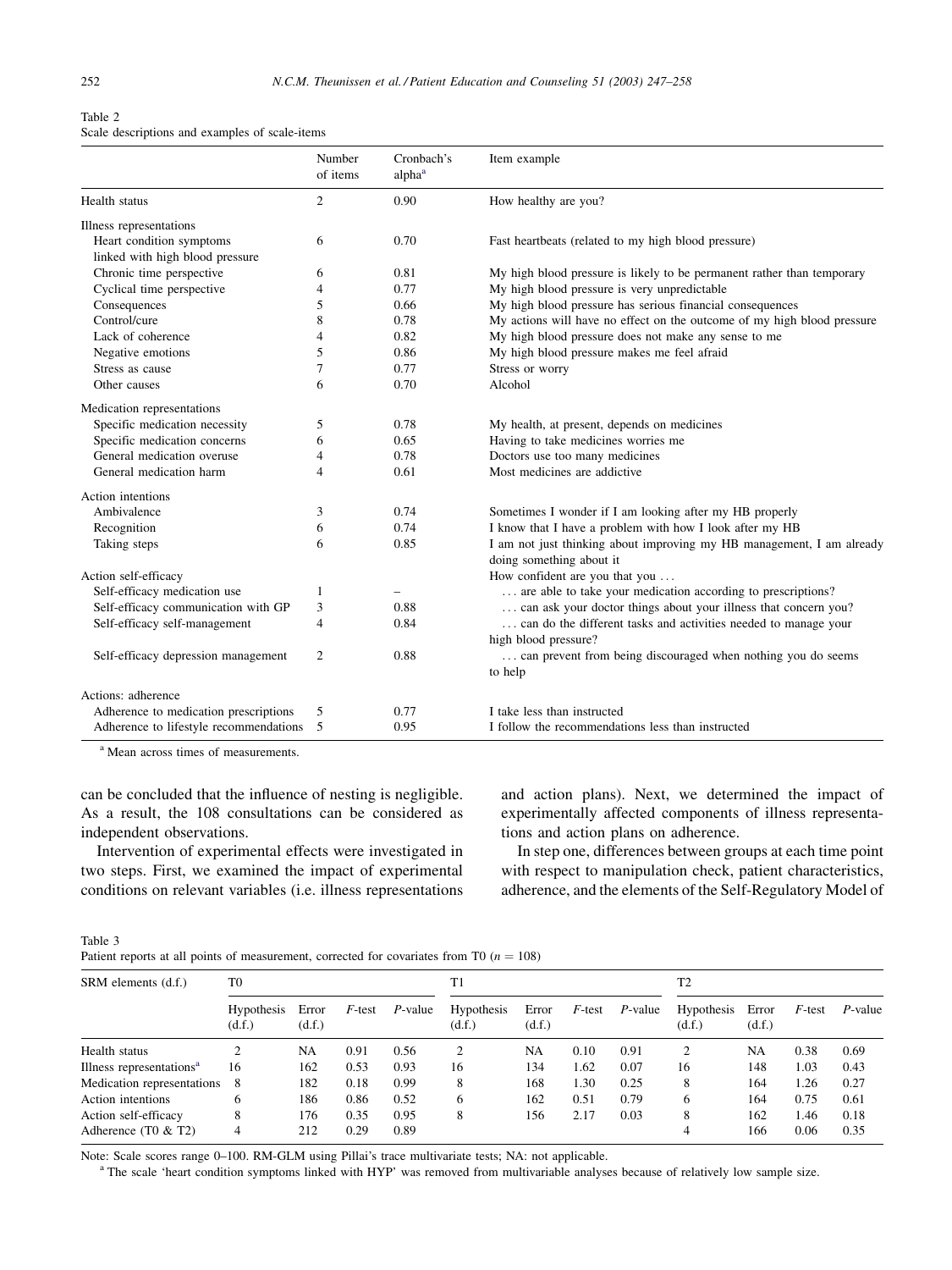<span id="page-6-0"></span>Illness, were tested by Multivariate Analysis of Variance for General Linear Modeling (Multivariate-GLM, a procedure included in SPSS and comparable with MANOVA). Next to multivariate results, this analysis provides the underlying univariate test results and contrasts between groups. These results will be evaluated in addition. Patient characteristics (age, sex, years of using anti-hypertensive medication use, living situation, level of education, and employment), adherence and health status measured at T0 were added as covariates, to correct for initial differences between patients. For the same reason, the T0 measures of the scales group under testing were added as additional covariates for the



Fig. 3. Estimated marginal means of scales showing differences between groups over time, corrected for covariates: (a) lack of coherence; (b) specific medication concerns; (c) taking steps; (d) self-efficacy medication use; (e) self-efficacy communication with GP; (f) self-efficacy relation self-management. Note: Scale score range 0–100, with higher scores indicating more stress put on the scale's theme; S.E.: standard error;  $^{*}P$  < 0.05,  $^{*}P$  < 0.10. Legend: ( $\Box$ ) c0 (Condition 0: care-as-usual); ( $\bullet$ ) c1 (Condition 1: illness representations);  $\bullet$  c2 (Condition 2: action plans).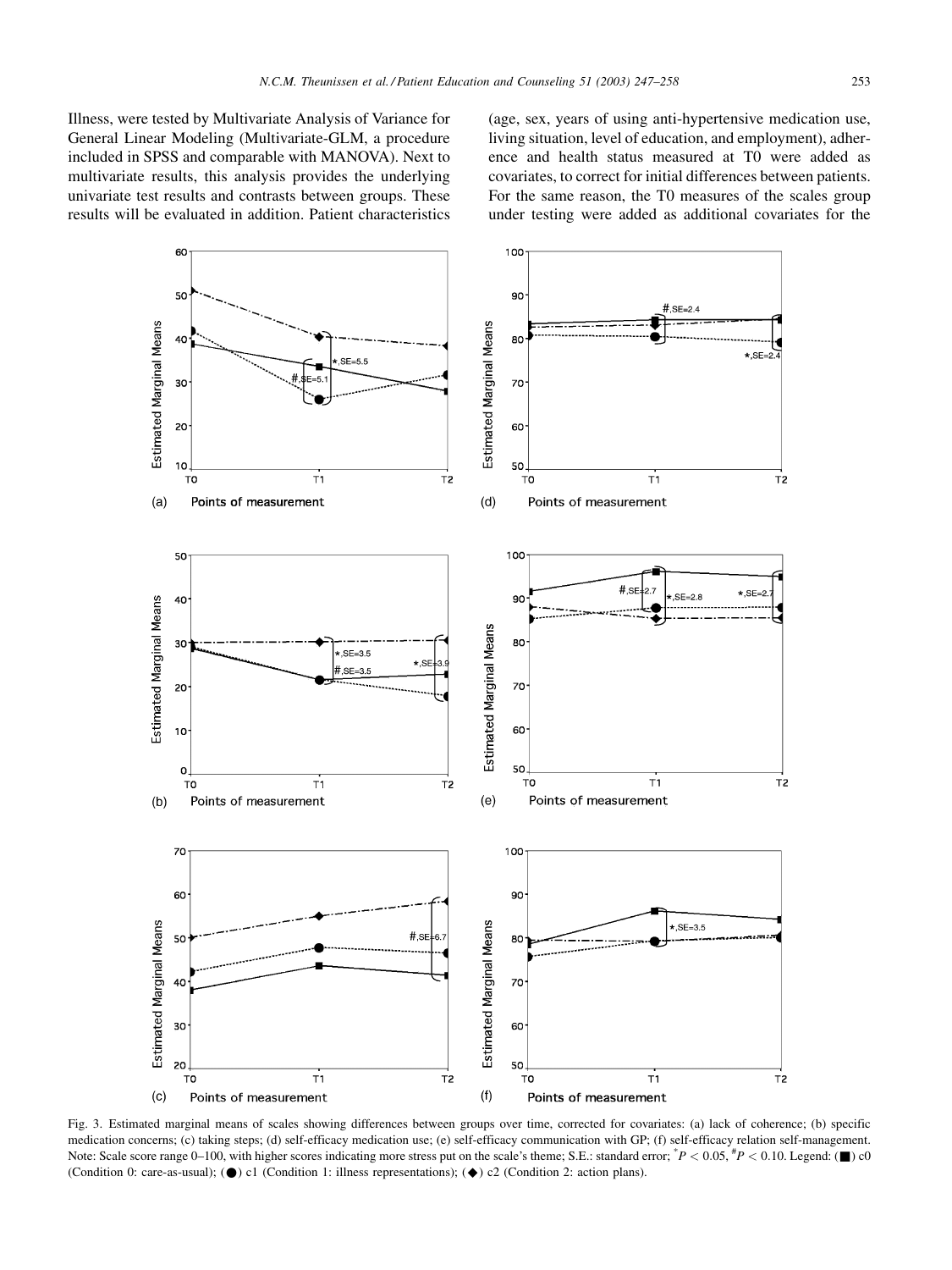<span id="page-7-0"></span>

Fig. 4. Estimated marginal means of adherence showing differences between groups over time, corrected for covariates: (a) adherence to medication prescriptions; (b) adherence to lifestyle recommendations. Note: Scale score range 0–100, with higher scores indicating better adherence; SE: standard error;  $^*P < 0.05, \, ^{\#}P < 0.10.$ 

Table 4

Summary of hierarchical regression analysis of the relation between variables affected by the intervention, with adherence to medication prescriptions and lifestyle recommendations at T2

| Variables                              | T2 adherence to          |              |                           |              |  |  |  |
|----------------------------------------|--------------------------|--------------|---------------------------|--------------|--|--|--|
|                                        | Medication prescriptions |              | Lifestyle recommendations |              |  |  |  |
|                                        | $\beta^{\rm a}$          | $\Delta R^2$ | β                         | $\Delta R^2$ |  |  |  |
| Step 1: Adherence at T0                |                          | $0.44*$      |                           | $0.41*$      |  |  |  |
| Adherence to medication prescriptions  | $0.62^*$                 |              | 0.02                      |              |  |  |  |
| Adherence to lifestyle recommendations | $-0.05$                  |              | $0.58*$                   |              |  |  |  |
| Step 2: Effected variables at T0       |                          | 0.01         |                           | 0.02         |  |  |  |
| Lack of coherence                      | 0.03                     |              | $-0.22$ <sup>#</sup>      |              |  |  |  |
| Specific medication Concerns           | $-0.03$                  |              | 0.01                      |              |  |  |  |
| Taking steps                           | 0.13                     |              | 0.05                      |              |  |  |  |
| Self-efficacy medication use           | $-0.16$                  |              | 0.16                      |              |  |  |  |
| Self-efficacy communication with GP    | $0.29*$                  |              | $-0.25$                   |              |  |  |  |
| Self-efficacy self-management          | $-0.14$                  |              | $-0.16$                   |              |  |  |  |
| Step 3: Effected variables at T1       |                          | 0.05         |                           | 0.06         |  |  |  |
| Lack of coherence                      | 0.03                     |              | $-0.08$                   |              |  |  |  |
| Specific medication concerns           | $-0.08$                  |              | 0.10                      |              |  |  |  |
| Taking steps                           | 0.00                     |              | $-0.15$                   |              |  |  |  |
| Self-efficacy medication use           | $0.20^{*}$               |              | $-0.08$                   |              |  |  |  |
| Self-efficacy communication with GP    | 0.17                     |              | 0.02                      |              |  |  |  |
| Self-efficacy self-management          | 0.15                     |              | 0.19                      |              |  |  |  |
| Step 4: Effected variables at T2       |                          | $0.09*$      |                           | 0.05         |  |  |  |
| Lack of coherence                      | $-0.04$                  |              | 0.22                      |              |  |  |  |
| Specific medication concerns           | 0.05                     |              | $-0.08$                   |              |  |  |  |
| Taking steps                           | $-0.31$ <sup>*</sup>     |              | $-0.10$                   |              |  |  |  |
| Self-efficacy medication use           | $-0.13$                  |              | $0.21*$                   |              |  |  |  |
| Self-efficacy communication with GP    | $-0.41$ <sup>*</sup>     |              | 0.14                      |              |  |  |  |
| Self-efficacy self-management          | 0.02                     |              | 0.06                      |              |  |  |  |
| $R^2$                                  |                          | 0.58         |                           | 0.53         |  |  |  |
| Adjusted $R^2$                         |                          | 0.46         |                           | 0.40         |  |  |  |

<sup>a</sup> Final  $\beta$  as a result of step 4 of the hierarchical regression analysis. \* Significant at  $P \le 0.05$ .<br># Trend  $P \le 0.10$ .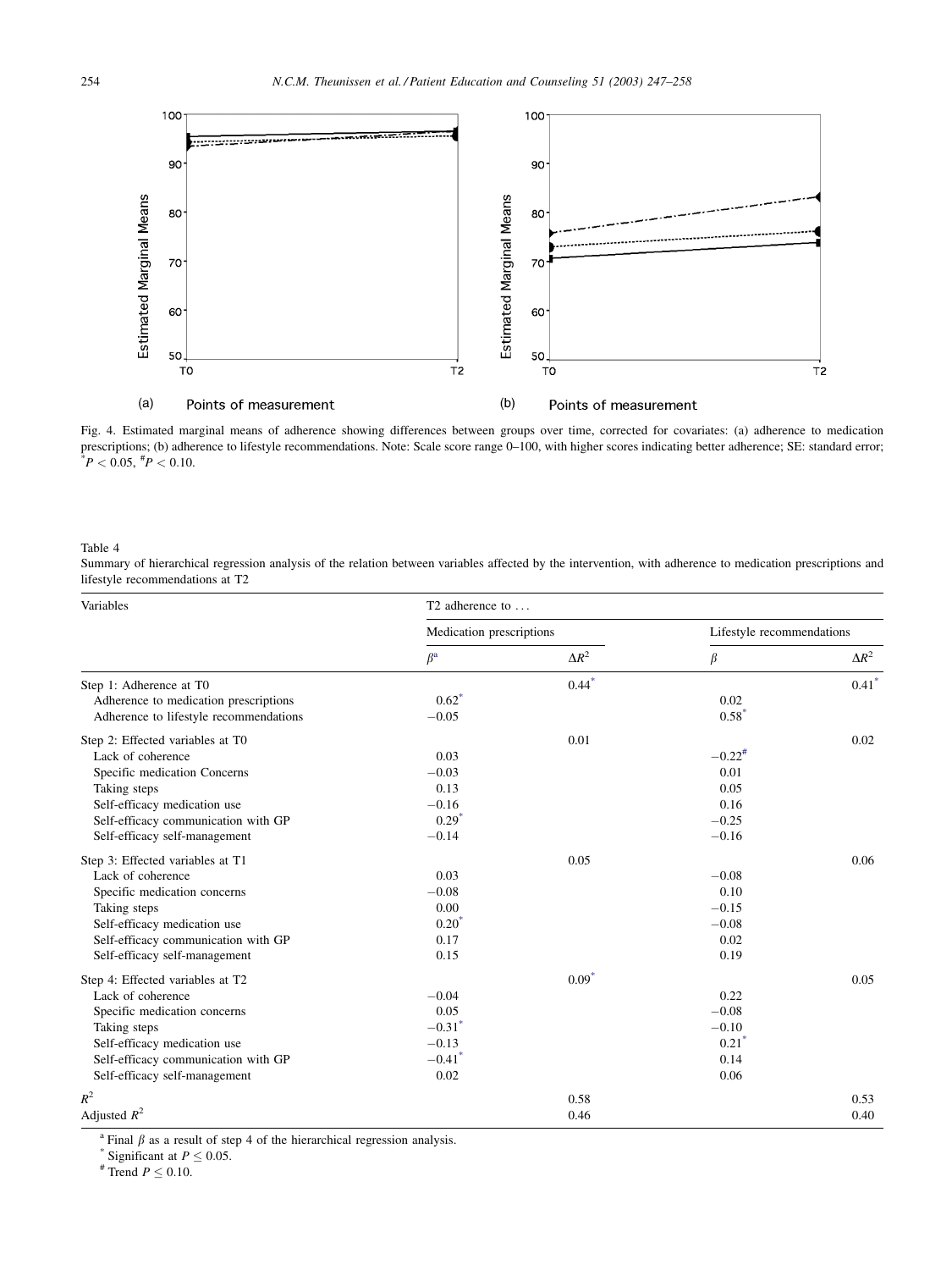Multivariate-GLM at T1 and T2. The illness representations scale 'heart condition symptoms reported' was tested separately from the multivariate test on the illness representations group, because of the relatively large number of missing values (people often scored a ''yes'' or left the question open instead of scoring ''no'').

In step two, the relationship between variables affected by the intervention with adherence to medication or lifestyle recommendations at T2, were tested using hierarchical regression analyses with adherence as the dependent variable.

# 3. Results

# 3.1. Impact of experimental manipulations on illness representations and action plans

In [Table 3,](#page-5-0) the multivariate results at each point in time are described. According to multivariate analyses, differences between groups are found at T1 in the group of scales measuring action self-efficacy (the person's self-efficacy about the possibility to come into action). [Fig. 3](#page-6-0) shows the univariate results of scales that show significant differences between groups. At the right-hand side of this [Fig. 3d–f](#page-6-0), the three self-efficacy scales are given that were affected by the intervention. On the whole, patients in Condition 0 (care-asusual) reported a better action self-efficacy after the intervention. As can be seen in [Fig. 4](#page-7-0), adherence was not affected by the intervention.

Based on [Table 3](#page-5-0) and [Fig. 3](#page-6-0), the following profile can be given for the patients in Condition 1 (discussing Illness representations): scores on the 'Lack of coherence' scale, one of the nine Illness representations scales, were somewhat lower right after the consultation (T1) when corrected for the baseline measurements (T0, see [Fig. 3a](#page-6-0)); scores on the other eight components of illness representations were not affected, however. The 'Specific medication concerns' scale ([Fig. 3b](#page-6-0)), one of the four Medication Representations scales, and the 'Self-efficacy medication use'scale [\(Fig. 3d](#page-6-0)) were somewhat lower in this group compared to the others a month after the consultation (T2) when corrected for the baseline measurements (T0). In other words, after discussing illness representations, patients experienced their disorder as more coherent and less as a mystery. Furthermore, discussing illness representations lowered patients' concerns about the harmful effects of medicines prescribed. However, patients were less confident that they were able to take medication as prescribed.

The following profile can be given for the patients in Condition 2 (discussing action plans): scores on 'Specific medication concerns' (one of the Medication representations scales, see [Fig. 3b](#page-6-0)) and the 'taking steps'(one of the action intentions scales, see [Fig. 3c](#page-6-0)) exceeded the scores in the other groups when corrected for the baseline measurements (T0). The 'Self-efficacy communication with GP'([Fig. 3e](#page-6-0)) was lower especially at T1 compared to the other groups.

In other words, after discussing action plans, patients were more concerned about the harmful effects of medicines prescribed. Also, patients became less confident that they were able to communicate with their physician about their concerns and opinions. Nevertheless, they reported more often that they were already taking steps to make a positive change in managing their high blood pressure.

# 3.2. Relationship between adherence and the scales effected by the intervention

As can be seen in [Table 4,](#page-7-0) adherence at T2 is mainly determined by its score at T0 irrespective of the kind of consultation they had (groups did not differ at T0, see [Table 3\)](#page-5-0). Furthermore, there is no relationship between the adherence to medication prescriptions and lifestyle recommendations. Irrespective of condition, patients' confidence in their ability to take medication as prescribed ('self-efficacy medication use') was related to adherence to medication prescriptions right after the consultation (T1), but not 1 month later (T2). Instead, the more they took steps to make a positive change in managing their high blood pressure at T2, the lower their adherence to medication prescriptions was. Furthermore, the less confidence patients were about their ability to communicate with their physician about their concerns and opinions, the better their adherence to medication prescriptions was. Although adherence to lifestyle recommendations is not predicted by adherence to medication prescriptions, surprisingly, it is significantly related to higher patients' confidence in their ability to take medication as prescribed ('self-efficacy medication use') at T2.

## 4. Discussion and conclusions

It can be seen as promising that after only 6 h of training, GPs were able to discuss patient's illness representations or action plans concerning adherence, and by doing so actually managed to change some of the patients' views. It was hypothesized that both experimental conditions might affect patients' illness representations and action plans because the Self-Regulatory Model of Illness is a feedback loop model. Indeed, both experimental conditions generated modest changes in illness representations and action plans until 1 month after the 15-min conversation. However, the conditions related differently to the scales within illness representations and action plans. After discussing illness representations, patients experienced their hypertension as less of a mystery and patients' concerns about the harmful effects of medicines prescribed decreased. However, patients were less confident that they were able to take medication as prescribed. It seems that a better understanding of one's medical condition may not automatically result in increased motivation to do something about it: some illness representations were positively changed but some action plans were negatively affected. On the other hand,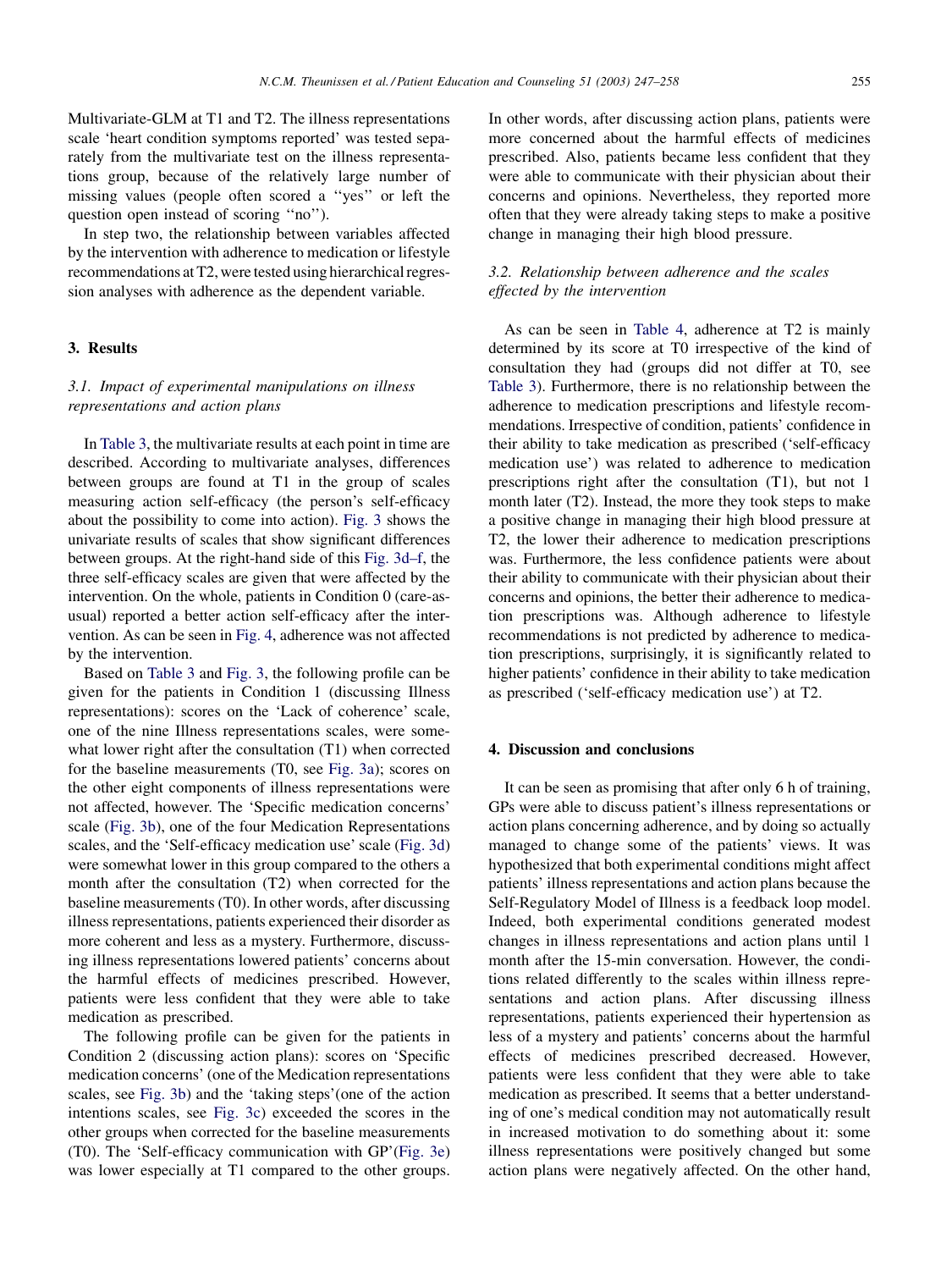after discussing action plans, patients were more concerned about the harmful effects of medicines prescribed, and became less confident that they were able to communicate with their physician about their concerns and opinions. Nevertheless, they reported more often that they were already taking steps to make a positive change in managing their high blood pressure. In this situation, some action plans were positively changed but some of the illness representations changed negatively. This difference between the experimental conditions implicates that illness representations which are helpful in achieving adherence, do not automatically generate helpful action plans and vice versa. Rather, illness representations and action plans are important elements that both need to be attended to.

This conclusion can be illustrated by looking more closely to some of the findings in this study: people often have specific medication concerns, such as worries about sideeffects [\[11\]](#page-10-0). In Condition 1, the patients' illness representations were discussed and the specific medication concerns decreased. In Condition 2, the patients' action plans were discussed and the specific medication concerns were highest. Perhaps in this condition people considered increasing their medication intake, which generates these worries that in turn might prevent an increase in adherence. Alternatively, perhaps the patients that discussed action plans wanted to increase adherence to *lifestyle* recommendations, which strengthened their aversion to medication use. To know for sure, an illness representations discussion would have been very useful. This indicates the importance of feedback and follow-up as is indicated by many publications, e.g. [\[21,23,38\],](#page-10-0) but it also points to the necessity to address both topics explicitly in patient–provider communication. Advice should be adjusted, taking into consideration the new challenges, barriers, and other issues (changed illness representations or action plans) regarding adherence that the patient has brought to light [\[21\].](#page-10-0) As such, illness representations and action plans should both be discussed.

The three conditions were appreciated differently and evoked different emotions indicating that patients perceived different styles of conversation. Condition 1 (discussing illness representations) was appreciated the most, and evoked the most feelings of support. Condition 2 (discussing action plans) appeared more difficult: it was considered most deviant from regular consultations, and the interaction with the GP-trainee was somewhat less appreciated. This agrees with the GP-trainee evaluation that if the patients differ from the GP in their illness representations, discussing action plans is less pleasant. Another publication warned that setting a goal for a person not interested will probably have little effect, or may even be counterproductive [\[38\]](#page-11-0). Perhaps as a result in Condition 2, the 'Self-efficacy communication with GP' became lower. However, it was found that less 'Self-efficacy communication with GP' and less 'taking steps' at T2, related to better adherence to medication prescriptions at T2. This, at first sight, surprising result might relate to the fact that the GP-trainees do not have a long-term relationship with the patients. The recommendations and the general approach of the GP-trainees might be seen as different from the recommendations of their regular GP, which may decrease the patient's self-efficacy with their physician. Keep in mind that Condition 2 deviated the most. Furthermore, 'taking steps' means that people take action to deal with their high blood pressure, but we found a reversed association between self-reported adherence to medication and self-report of taking steps. A similar result was found in another publication as well [\[23\].](#page-10-0) Apparently, taking steps assumes all kinds of actions and does not necessarily mean medication taking. It might be that taking steps refers to lifestyle changes, but no relation was found with adherence to lifestyle recommendations. Again, this may be because lifestyle suggestions made by the GP-trainee might disagree with their regular GP's recommendation. Because lifestyle adherence at T0 mainly predicted lifestyle adherence at T2, the patients probably had the recommendations of their regular GP in mind. Another explanation follows from the context that the GP-trainee helped the patient to break down the goal into sub goals [\[38\]](#page-11-0). These sub goals might be considered too modest according to the patient (for instance, eating less cheese in the evening), and as a result are not evaluated as adherence to the lifestyle recommendations of their regular GP. To test these speculations, future research should use a more specific measurement of lifestyle adherence in addition of the general instrument that was used in this study and use GPs instead of GP-trainees to rule out conflicts in medication and lifestyle recommendations.

The 15-min experimental conversation could not bring about direct changes in self-reported adherence. Self-reported adherence levels were already high, especially for medication. As a consequence, a ceiling effect may have occurred with no opportunity for improvement, as was concluded in another study as well [\[23\]](#page-10-0). Many patients in our study had been using anti-hypertensive medication for a long time and may have grown accustomed to its threats. Regular consultations (every 3 months) and taking medication are routine actions. In addition, adherence is very resistant to change. Another studies also report that the strongest predictor of adherence is whether or not the patient had adhered in the past [\[3\]](#page-10-0). We found the same in our study. Adherence interventions that proved effective were complex, labor-intensive, and probably not cost-effective in non-research settings [\[22\]](#page-10-0). Instead of developing a battery of supplementary adherence-supporting techniques, we invested in improving patient's self-management skills in regular practice. That Conditions 1 and 2 with a 15 min consultation managed to change some of the patients' self-management ideas (illness representations) and self-management action plans can be seen as promising.

## 4.1. Practice implications

Many physicians seem unaware of the relevance of patients' ideas and action plans for improving adherence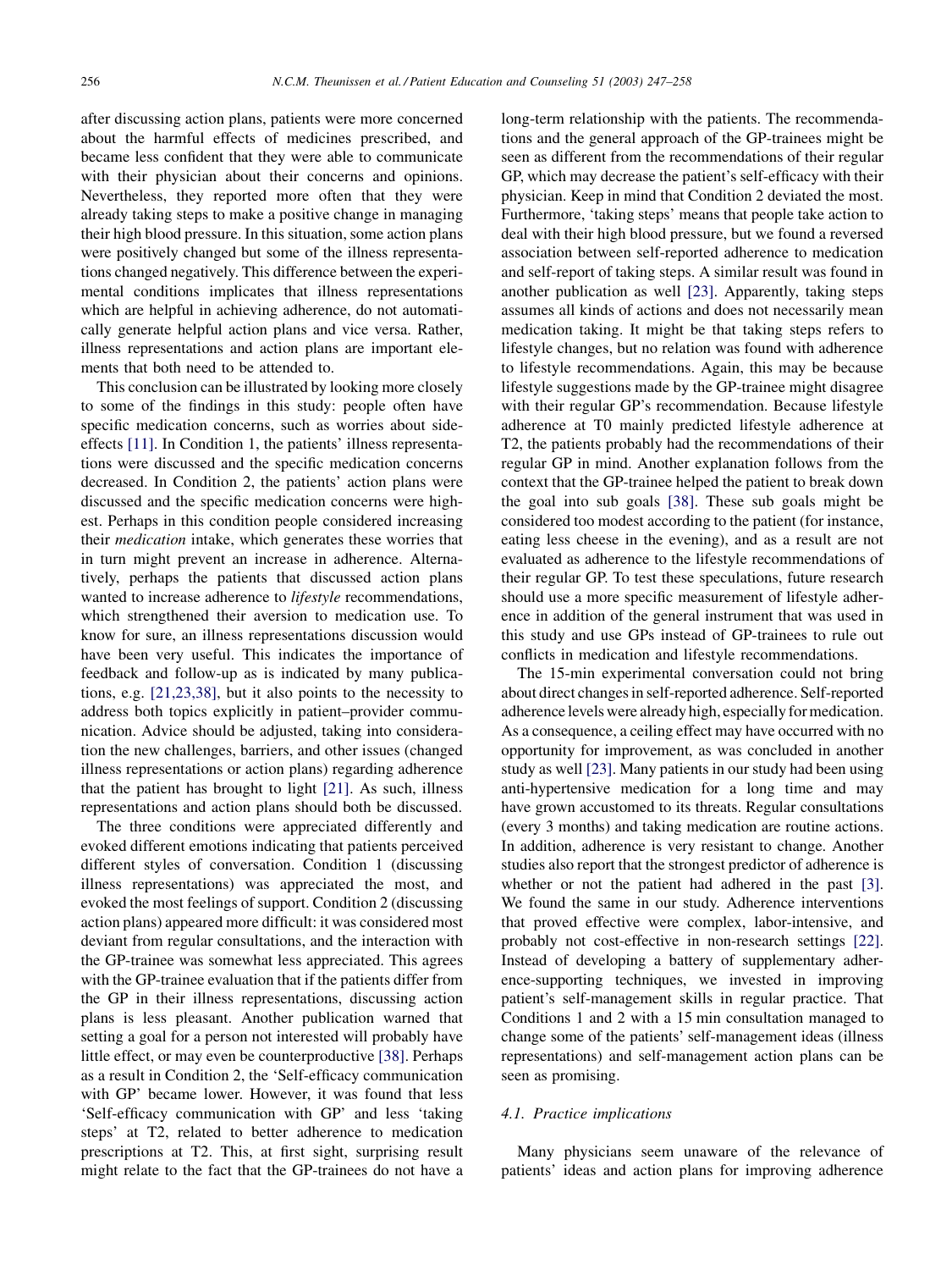<span id="page-10-0"></span>[11]. Patients do not often explicitly articulate their aversion against taking medication, but even when they voice their concerns or beliefs these are often not explored by GP's. This may result in misunderstandings between GP's and their patients [\[49\].](#page-11-0) This misunderstanding is illustrated by the findings of Meyer et al. [\[29\]](#page-11-0) who demonstrated, that, although all patients were told by their GP that hypertension is an asymptomatic condition, patients continued to act upon symptom experience as a reason for taking their medication.

The employment of the Self-Regulatory Model of Illness model as a frame for discussing illness representations or action plans concerning adherence seems promising. Inspection of videotapes made during the consultations revealed that the GP-trainees did change their communication style according to the instructions [\[39\]](#page-11-0). It is of interest to report here that the patients' illness representations were discussed most during Condition 1, and action plans most during Condition 2.

Each of the experimental approaches had its advantage and a combination of techniques is suggested. Some of the patients' illness representations and action plans were changed after discussing them with GP-trainees. The Self-Regulatory Model of Illness provided GPs with a tool to discuss adherence with patients.

#### Acknowledgements

This research was supported by a grant from ZorgOnderzoek Nederland (ZON) and the Research Institute for Psychology & Health. We would like to express our appreciation to Dr. Jan J. Kerssens for sharing his methodological knowledge. We are indebted to the patients and the GP-trainees for their participation.

#### References

- [1] Noble LM. Doctor–patient communication and adherence to treatment. In: Myers LB, Midence K, editors. Adherence to treatment in medical conditions. Amsterdam: Harwood Academic Publishers; 1998. p. 51–82.
- [2] Gidron Y. Adherence in hypertension and coronary heart disease. In: Myers LB, Midence K, editors. Adherence to treatment in medical conditions. Amsterdam: Harwood Academic Publishers; 1998. p. 473–96.
- [3] Sherbourne CD, Hays RD, Ordway L, DiMatteo MR, Kravitz RL. Antecedents of adherence to medical recommendations: results from the Medical Outcomes Study. J Behav Med 1992;15:447–68.
- [4] Grueninger UJ. Arterial hypertension: lessons from patient education. Patient Educ Couns 1995;26:37–55.
- [5] Arborelius E. Using doctor–patient communication to affect patients' lifestyles. Theoretical and practical implications. Psychol Health 1996;11:845–55.
- [6] Kjellgren KI, Svensson S, Ahlner J, Saljo R. Antihypertensive medication in clinical encounters. Int J Cardiol 1998;64:161–9.
- [7] Leventhal H, Diefenbach M, Leventhal EA. Illness cognition: using common sense to understand treatment adherence and affect cognition interactions. Cogn Therap Res 1992;16:143–63.
- [8] Horne R, Weinman J. Predicting treatment adherence: an overview of theoretical models. In: Myers LB, Midence K, editors. Adherence to treatment in medical conditions. Amsterdam: Harwood Academic Publishers; 1998. p. 25–50.
- [9] Scharloo M, Kaptein A. Measurement of illness perceptions in patients with chronic somatic illness: a review. In: Petrie KJ, Weinman JA, editors. Perceptions of health and illness. Reading: Harwood Academic Publishers; 1997. p. 103–54.
- [10] Moss Morris R, Weinman J, Petrie KJ, Horne R, Cameron LD, Buick D. The revised Illness Perception Questionnaire (IPQ-R). Psychol Health 2002;17:1–16.
- [11] Horne R. Representations of medication and treatment: advances in theory and measurement. In: Petrie KJ, Weinman J, editors. Perceptions of health and illness: current research and applications. Singapore: Harwood Academic Publishers; 1997. p. 155–88.
- [12] Leventhal H, Nerenz DR, Steele DJ. Illness representations and coping with health threats. In: Baum A, Taylor SE, Singer JE, editors. Handbook of psychology and health: social psychological aspects of health, vol. IV. Hillsdale (NJ): Lawrence Erlbaum Associates; 1984. p. 219–52.
- [13] Flanders P, McNamara JR. Prediction of compliance with an overthe-counter acne medication. J Psychol 1984;118:31–6.
- [14] Kavanagh DJ, Gooley S, Wilson PH. Prediction of adherence and control in diabetes. J Behav Med 1993;16:509–22.
- [15] Lisper L, Isacson D, Sjoden PO, Bingefors K. Medicated hypertensive patients' views and experience of information and communication concerning antihypertensive drugs. Patient Educ Couns 1997;32:147–55.
- [16] Bensing JM, Visser A, Saan H. Patient education in The Netherlands. Patient Educ Couns 2001;44:15–22.
- [17] Schulman BA. Active patient orientation and outcomes in hypertensive treatment: application of a socio-organizational perspective. Med Care 1979;17:267–80.
- [18] Inui TS, Yourtee EL, Williamson JW. Improved outcomes in hypertension after physician tutorials. A controlled trial. 1976;84;646–51.
- [19] Richardson MA, Simons MB, Annegers JF. Effect of perceived barriers on compliance with antihypertensive medication. Health Educ Q 1993;20:489–503.
- [20] Johnson BF, Hamilton G, Fink J, Lucey G, Bennet N, Lew R. A design for testing interventions to improve adherence within a hypertension clinical trial. Control Clin Trials 2000;21:62–72.
- [21] Dube CE, O'-Donnell JF, Novack DH. Communication skills for preventive interventions. Acad Med 2000;75:S45–54.
- [22] Haynes RB, McKibbon KA, Kanani R. Systematic review of randomised trials of interventions to assist patients to follow prescriptions for medications. Lancet 1996;348:383–6.
- [23] Glanz K, Kirscht JP, Rosenstock IM. Linking research and practice in patient education for hypertension: patient responses to four educational interventions. Med Care 1981;19:141–52.
- [24] Helman CG. Doctor–patient interactions. Culture, health and illness: an introduction for health professionals. Oxford: Butterworths-Heinemann; 1990. p. 86–125.
- [25] Hays RD, Kravitz RL, Mazel RM, Sherbourne CD, DiMatteo MR, Rogers WH, et al. The impact of patient adherence on health outcomes for patients with chronic disease in the Medical Outcomes Study. J Behav Med 1994;17:347–60.
- [26] Campbell NR, Burgess E, Taylor G, Wilson E, Cleroux J, Fodor, et al. Lifestyle changes to prevent and control hypertension: do they work? A summary of the Canadian Consensus Conference. 1999;160: 1341–43.
- [27] Perry KN, Rapoport L, Wardle J. Adherence to lipid-lowering dietary advice. In: Myers LB, Midence K, editors. Adherence to treatment in medical conditions. Amsterdam: Harwood Academic Publishers; 1998. p. 311–42.
- [28] Jones F, Harris P, McGee L. Adherence to prescribed exercise. In: Myers LB, Midence K, editors. Adherence to treatment in medical conditions. Amsterdam: Harwood Academic Publishers; 1998. p. 343–62.